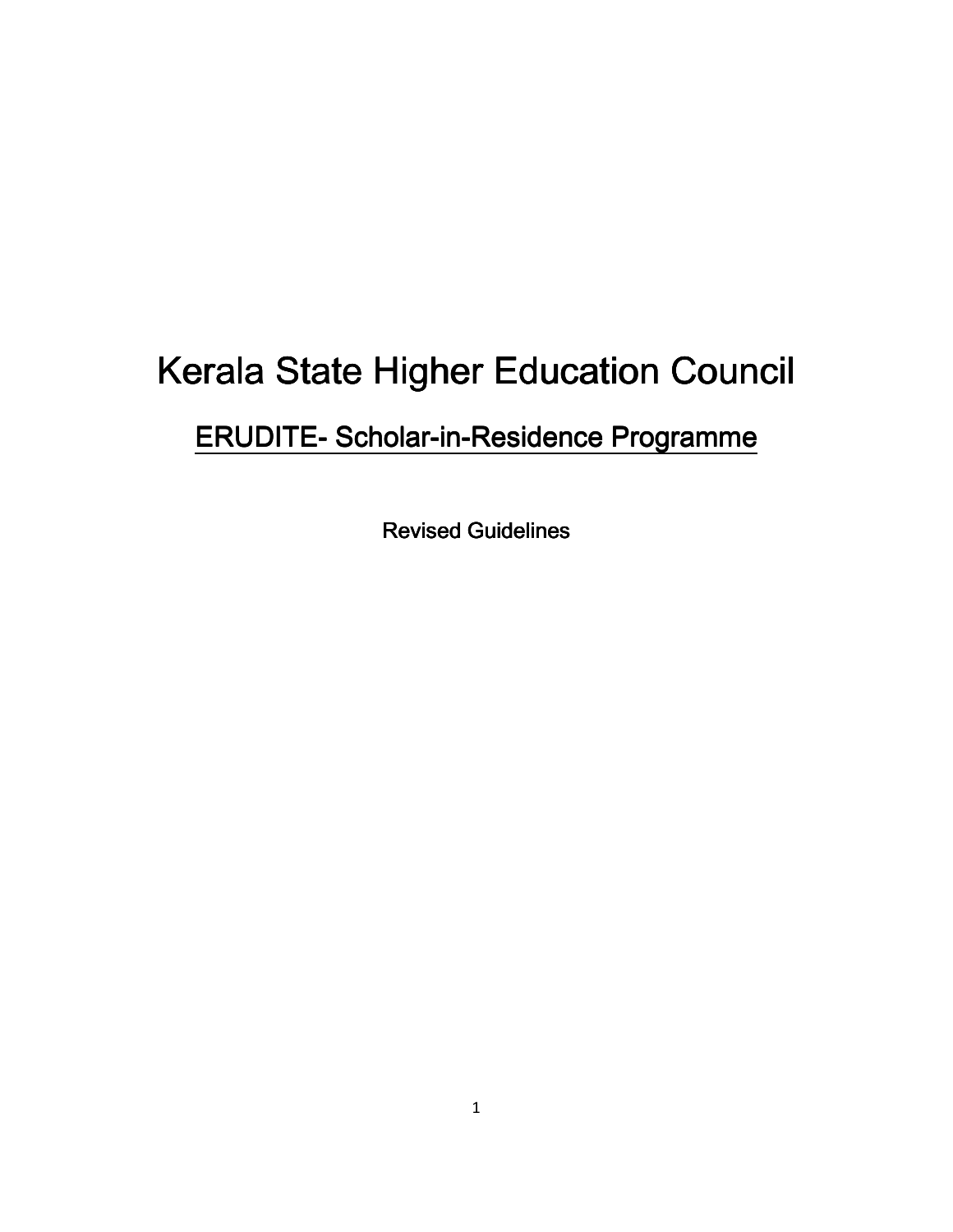#### Preface

Several Universities abroad have special programmes that provide outstanding graduates and young researchers with opportunities to interact with Nobel Laureates and other distinguished scholars, who pioneer the frontiers of knowledge. Kerala State Higher Education Council's 'ERUDITE Scholar-in-Residence' is the only such programme in India for the University students and teachers to interact with Nobel Laureates and other scholars of worldwide recognition. Introduced by the last LDF Government (2006—11), the first Higher Education Council enabled our Universities to invite Nobel Laureates and other eminent scholars for interaction with talented young researchers. Mahatma Gandhi University brought Roger Tsein (Biochemistry), Ferid Murad (Medicine), Robert Huber (Biochemistry), Johann Deisenhofer (Chemistry), Harold Walter Kroto (Chemistry), and Anthony Leggett (Physics). Similarly, Paul Krugman (Economics) was at Kannur University, while Cochin University benefitted from Prof. Zhores I Alferon (Physics), Prof. Roger Y Tsion (Chemistry) and University of Kerala benefitted from Prof. Johann Deisenhofer (Chemistry), Prof . Martin Chalfie (Chemistry), Prof. Anders Liljas (Nobel Prize Jury member) respectively, with their intellectual presence.

 Most teachers and students worldwide often have little chance to meet Nobel Laureates, let alone the opportunity to interact with them. In such a situation, a Programme for inviting Nobel Laureates for the benefit of teachers and students to share knowledge in the concerned field is exceptionally significant. Exposure to the knowledge and experience of the Nobel Laureates tremendously influences our young researchers, not only intellectually but also psycho-socially by enhancing self-esteem and selfconfidence. Laureates deliver lectures on topics of their choice, share scientific advancements in their areas of research, provide academic career guidance to young researchers, suggest new research questions to them and co-opt teachers of genuine research talent in collaborative projects. Providing a good exposure to fresh areas of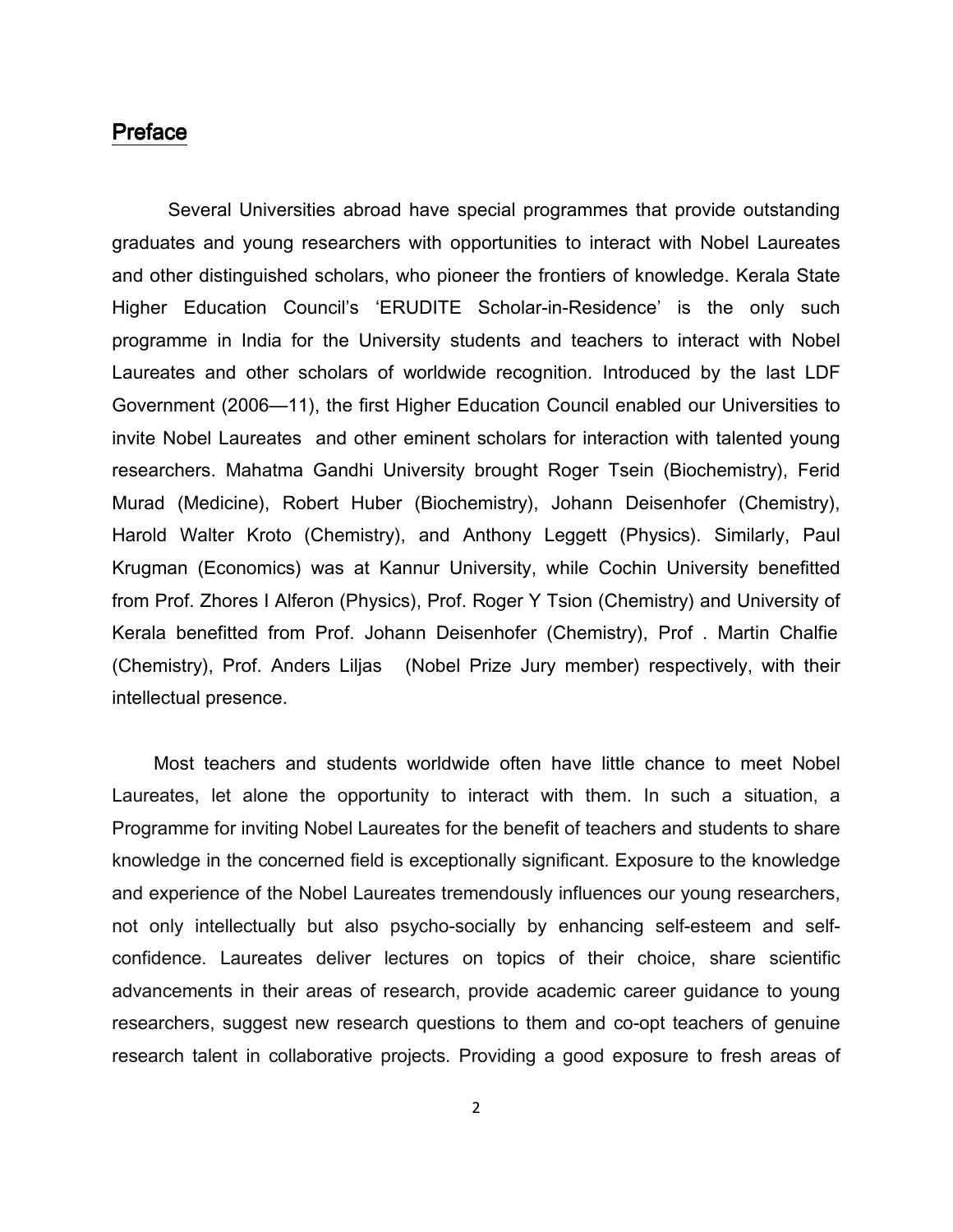research for them to explore, however brief and limited, instils optimism in their minds and helps think practically about the direction in which they should steer their research enterprise.

Kerala State Higher Education Council is rejuvenating the ERUDITE- Scholar in Residence Programme with the full conviction of its predominant role in inspiring our talented researchers, and in opening up new opportunities for them to develop international research collaborations.

Besides, the KSHEC seeks to give another dimension to the Programme by attaching a new component called 'Brain Gain' to combat 'Brain Drain.' This is to persuade eminent non-resident Indian professors, particularly Keralites, who matter in their areas, to come as Scholars-in-Residence, and if possible to teach a course under the Programme. Here the teachers from abroad and students from our Universities would share not only the passion for new learning but also cultural oneness. It would engender a scholarly environment of unique learning experience and provide better opportunities for the talented young students while opening up opportunities of covetable research collaboration for teachers. The Council launches this as a mission to gain the 'drained brains' back for the country.

# Norms

## **Eligibility**

 Universities and Government and Aided Colleges in the state of Kerala are eligible to apply for this scheme.

KSHEC may also conduct the ERUDITE- SCHOLAR IN RESIDENCE programme on its own.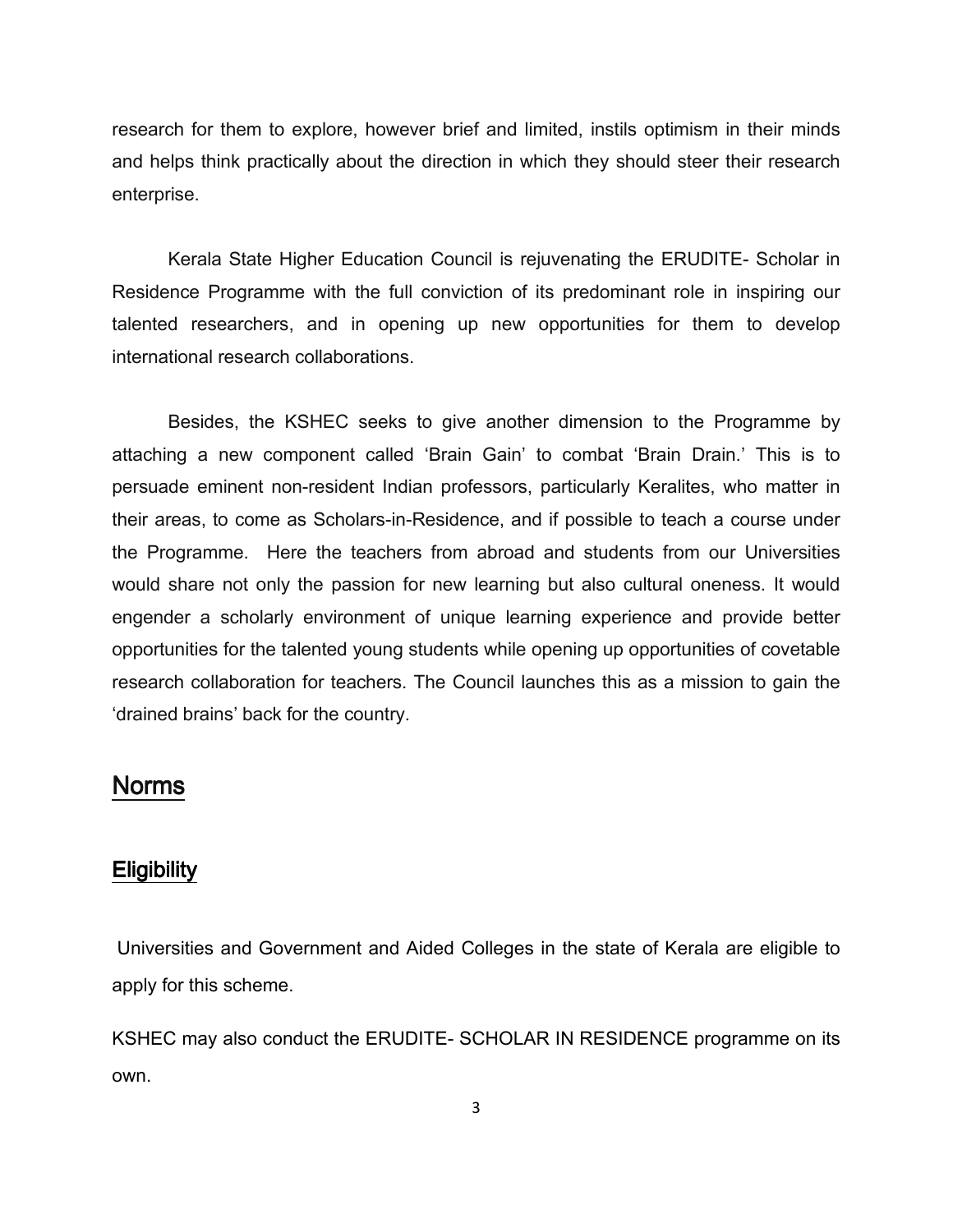#### Duration

Short Term: 3 – 10 days (Aided/Govt. Colleges/Universities)

Long Term (Brain Gain Programme): 11- 90 days (only for University Teaching Departments)

#### The Programme

In addition to teaching courses, ERUDITE scholars may give campus-wide and community lectures, run workshops or seminars on specific themes, conduct collaborative research with teachers or students, help initiate international programmes and contribute to curriculum development.

Please note that KSHEC does not encourage bringing scholars merely for conferences.

The schedule of the visiting scholar should be arranged in such a way that it facilitates maximum interaction with teachers and students belonging to different departments and colleges within the University, and if possible, other universities as well. The host University/College should explore the possibility of using the services of the visiting scholar in different universities /colleges before finalizing the programme. The host University/college should coordinate the programmes of the Scholar in Residence in different Universities/ colleges in consultation with the Council.

## How to Apply?

The proposal for ERUDITE- SCHOLAR IN RESIDENCE programme is to be submitted in the prescribed format to the KSHEC along with the CV of the scholar (Annexure 1),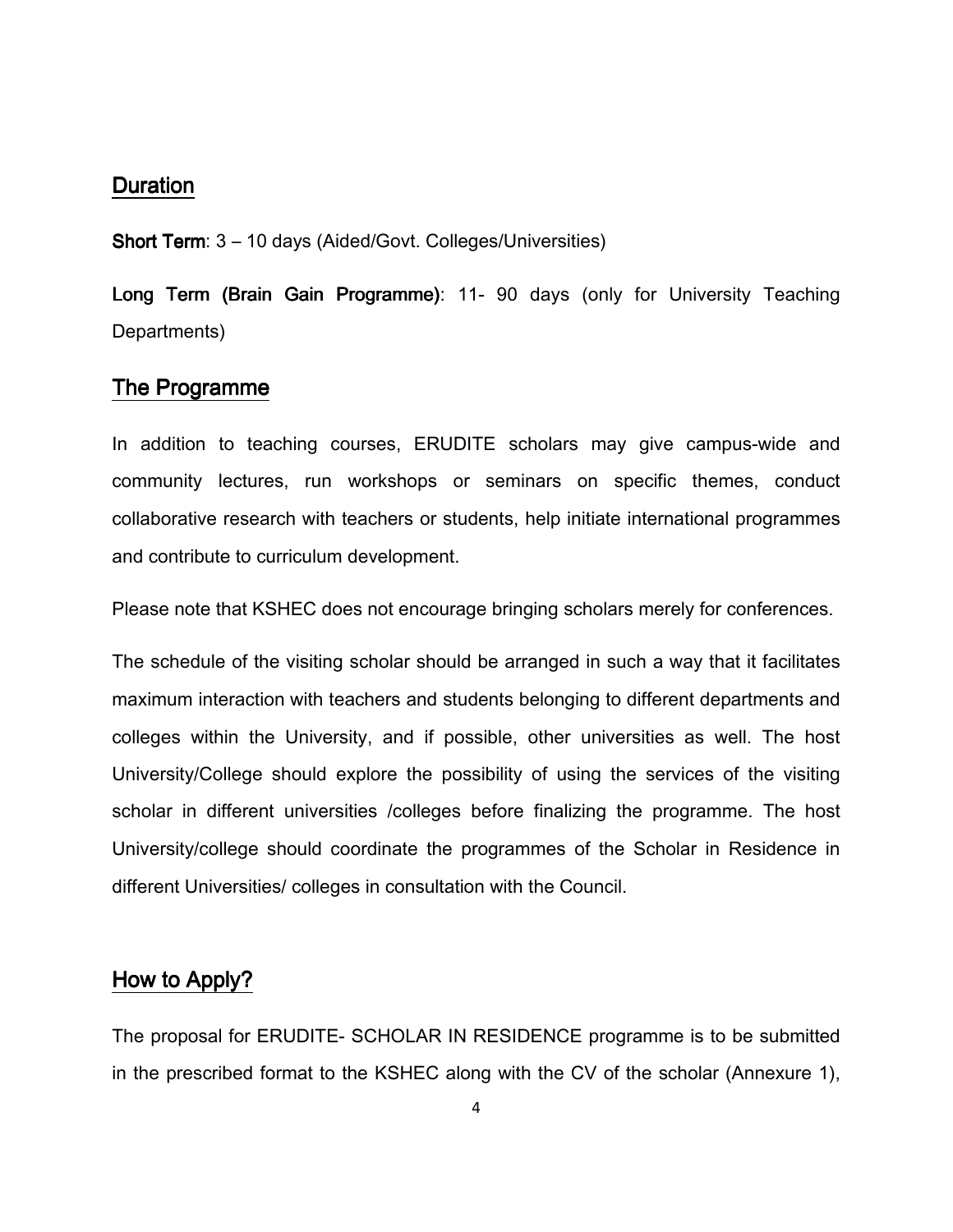detailed action plan that discusses the modus-operandi of the programme (Annexure 2) and a justification note on how it would be beneficial for the host institution/department (Annexure 3) at least two months in advance of the proposed dates of the programme.

The proposals for conducting the programme from university departments must be forwarded by the Registrar concerned. Such proposals for colleges are to be recommended and forwarded by the Principal.

All proposals are considered depending on merit and grant will be approved as per the recommendation of the Committee constituted for the purpose by the KSHEC.

#### Mode of Assistance

#### Short Term

Air Ticket – Economy/Business (Business class tickets will be issued only for Nobel Laureates or to the scholars deemed to be deserving by the KSHEC. A separate request for claiming Business class tickets is to be submitted along with the application).

Honorarium - 200 dollars per day for scholars from abroad and Rs. 5000/- (Five Thousand Only) for scholars from India.

Accommodation & Food – Rs. 5000/ per day (Rs. Five Thousand Only)

Rs. 10000 (Rupees Ten Thousand Only) per day for Nobel Laureates

Local Travel – As per govt. rate

In addition, Taxi fares (as per the govt. rate) (Airport- pick up and drop) will be reimbursed on production of the original bills.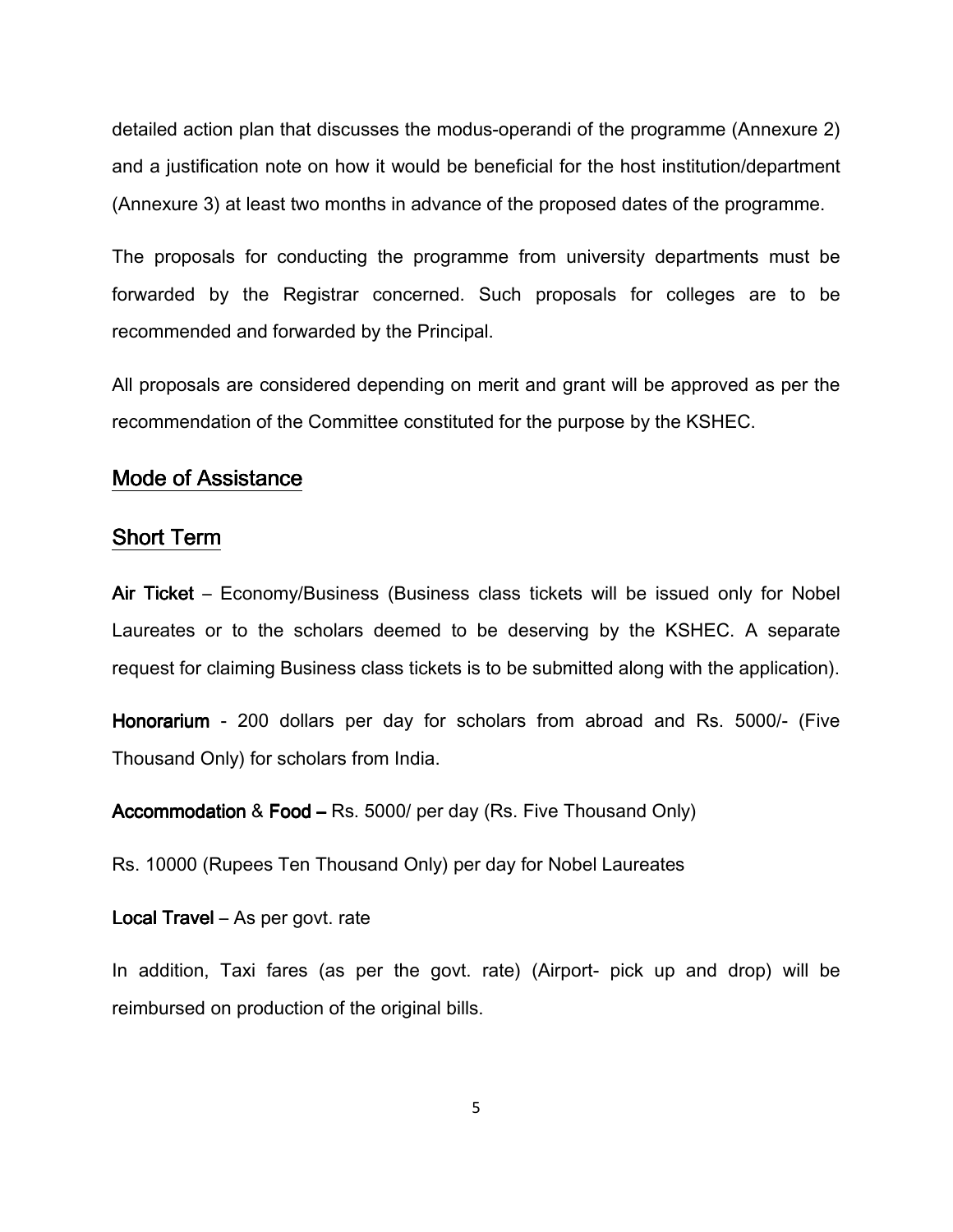Office Expenses – An amount of Rs. 7000/- (Rs. Seven Thousand Only) will be provided for the office expenses to conduct the programme. It can be utilized for stationary, publicity, audit and other expenses.

#### Long Term – Brain Gain Programme (only for University departments)

Air Ticket – Economy/Business (Business class tickets will be issued only for Nobel Laureates or to the scholars deemed to be deserving by the KSHEC. A separate request for claiming Business class tickets is to be submitted along with the application).

Office Expenses – An amount of Rs. 15000/- (Rs. Fifteen Thousand Only) will be provided for the office expenses to conduct the programme. It can be utilized for stationary, publicity, audit and other expenses.

#### **Local Travel** – As per govt. rate

In addition, Taxi fare (as per the govt. rate) (Airport- Pick up and drop) will be reimbursed on production of the original bills.

\*In addition to this, an amount of Rs. 1,00,000/- per month ( Rupees One Lakh Only) will be sanctioned towards honorarium, accommodation, food, Visa, Travel insurance and all other expenses not covered under the above heads.

#### General Conditions

\*Any other expense incurred will have to be met by the University/College concerned.

\*The sanctioned amount will be released to the Registrar in the case of University departments, and to the Principal in the case of colleges, 4 weeks before the commencement of the programme.

6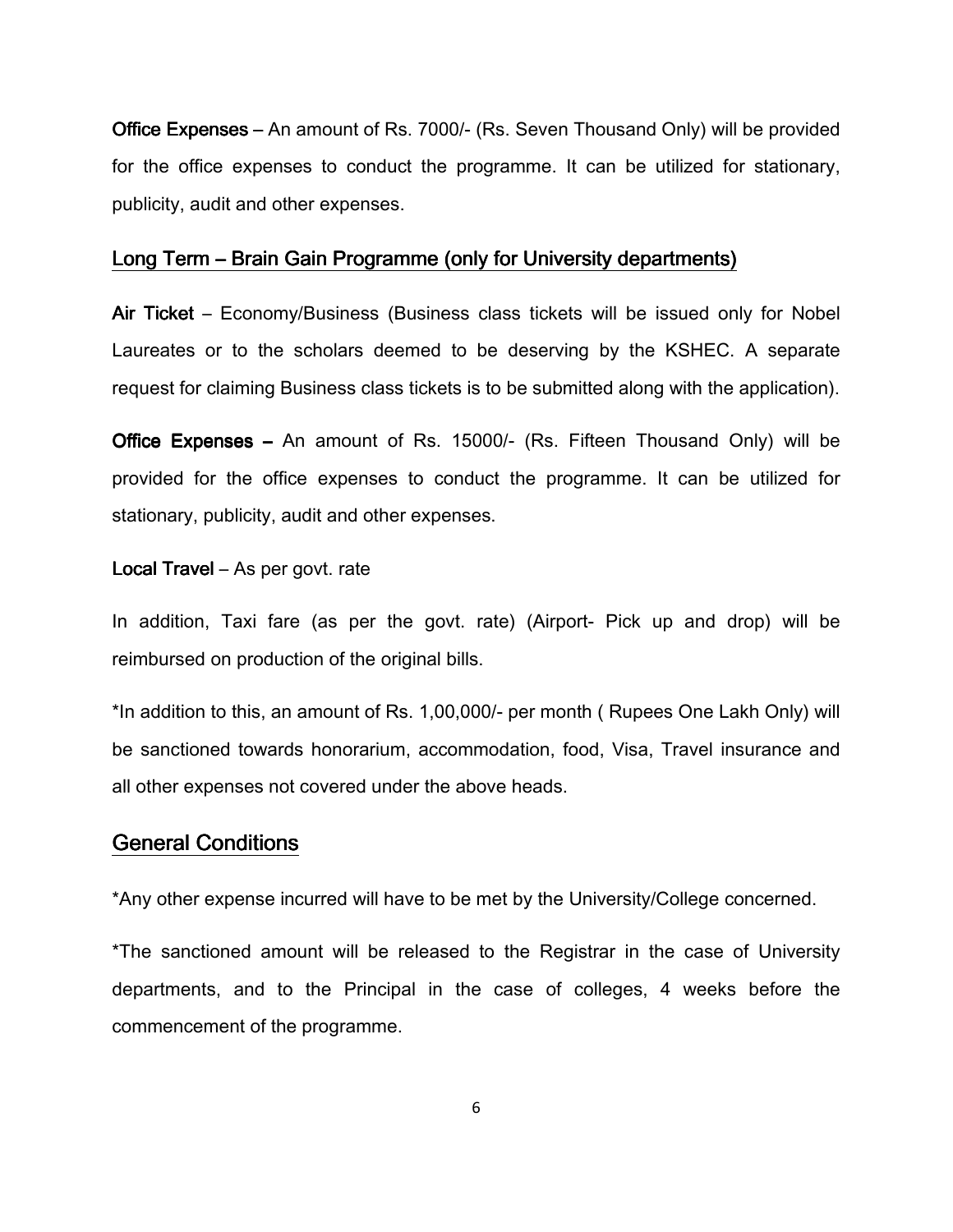\*A maximum of 10 percent flexibility is permitted in utilizing the grant across various heads, on condition that there will be no change in the total grant sanctioned. However, the honorarium fixed for the scholar under short term programme shall not be altered under any circumstances.

\*KSHEC shall not permit any change in the sanctioned amount approved for a programme.

\*KSHEC's emblem and name must have due importance in all communications related to the programme and a soft and hard copy of the same shall be sent to the KSHEC office.

\*Though the above are the general guidelines of the scheme, the KSHEC reserves its right to change the same whenever situation demands.

#### Terms and Conditions for utilizing the fund

a. The fund shall be utilized solely for the purpose for which it is sanctioned.

b. The Head of the Department through the Registrar of the University shall furnish a detailed academic report\* of the programme to the Council within one month of the conduct of the Programme.

In the case of colleges, the Principal shall be responsible for the same.

\*Academic report shall focus on how the programme was beneficial for the academic community of the host institution.

c. The Head of the Department through the Registrar of the University shall furnish a detailed expenditure statement and utilization certificate (on KSHEC's format) with an

7